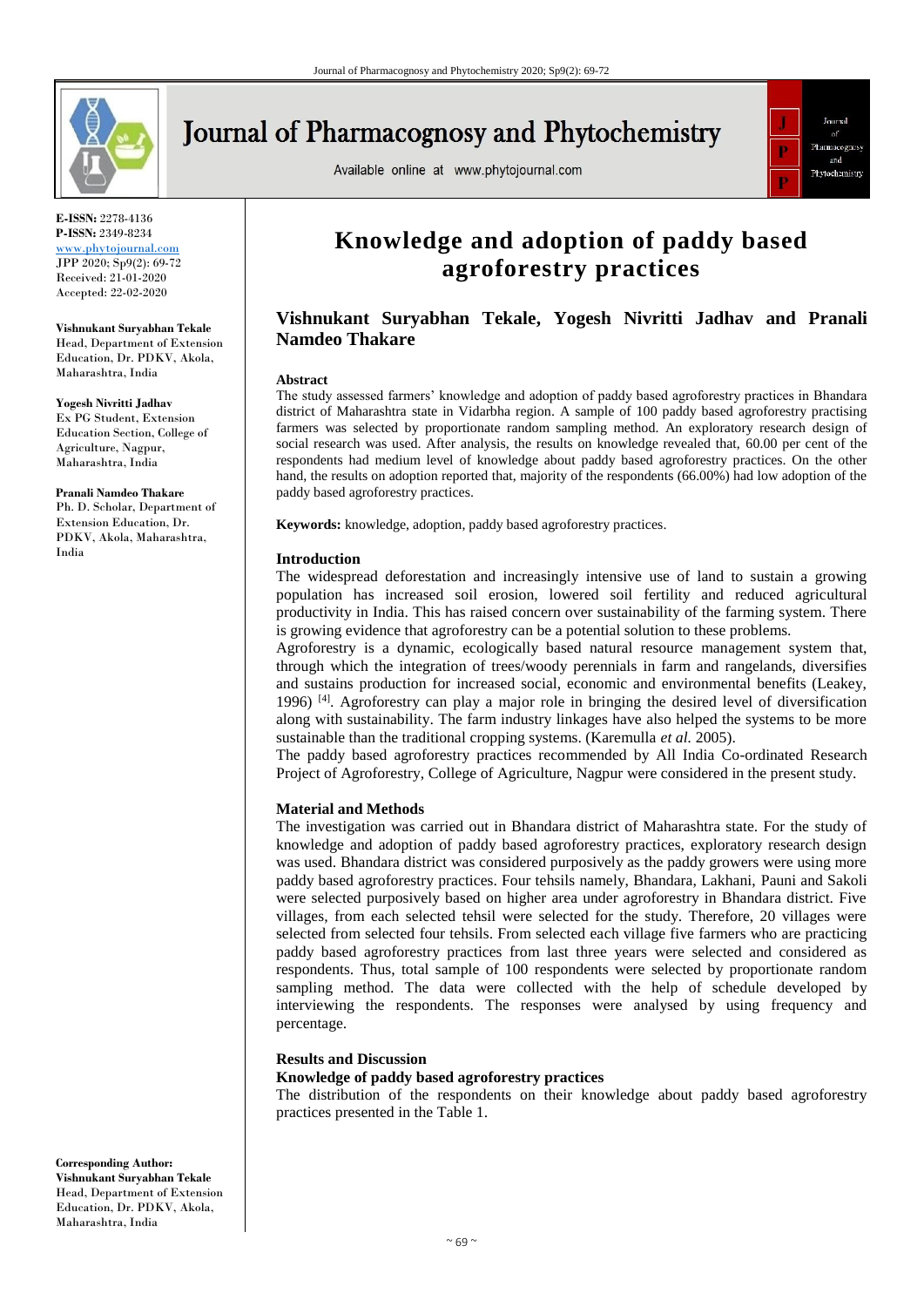#### **Table 1:** Distribution of respondents according to their practices wise knowledge about paddy based agroforestry practices

| Sr.             | <b>Agroforestry Practices</b>                                                                                                                                                  |                           | Knowledge (n=100)<br>Yes Freq. |  |
|-----------------|--------------------------------------------------------------------------------------------------------------------------------------------------------------------------------|---------------------------|--------------------------------|--|
| No.             |                                                                                                                                                                                |                           | No Freq.                       |  |
|                 |                                                                                                                                                                                | (%)                       | (%)                            |  |
| $\mathbf{1}$    | Plantation of Teak, Eucalyptus, Shivan and Maharukh is recommended on Paddy base at distance of 1.5 to 2<br>mtrs.                                                              | 58 (58.00)                | 42 (42.00)                     |  |
| 2               | Plantation of tree species on bunds is recommended in East-West direction.                                                                                                     | 100<br>(100.00)           | 00(00.00)                      |  |
| 3               | Plantation of fruit trees on bunds is recommended in North-South direction.                                                                                                    | $\frac{90(90.00)}{90.00}$ | 10(10.00)                      |  |
| $\overline{4}$  | Canopy pruning of tree species recommended at the beginning of Monsoon (May-June)                                                                                              | 27(27.00)                 | 73 (73.00)                     |  |
| 5               | Plantation of non-schedule tree species Eucalyptus, Casulina (Saru), Maharukh, Babul, Neem are recommended<br>on Paddy bunds.                                                  | 41 (41.00)                | 59 (59.00)                     |  |
| 6               | Weeding, singling, fertigation, plant protection are recommended as tending operations in agroforestry.                                                                        | 48 (48.00)                | 52 (52.00)                     |  |
| 7               | For maximum wood production on Teak establishment of narrow base contour bunds along with vegetative<br>barrier at horizontal interval of 30 m is recommended.                 | 31 (31.00)                | 69 (69.00)                     |  |
| 8               | In agroforestry, construction of Gabian check dam with clay blanketing for storage of runoff and loose rock dams<br>for control of gully erosion are recommended.              | 60 (60.00) 40 (40.00)     |                                |  |
| 9               | For maximum timber production in ill drained soils, planting of Sissoo can be recommended at 40 to 60 isobath.                                                                 | 38 (38.00)                | 62(62.00)                      |  |
| 10              | Before planting Teak seedlings should treated with IBA at the concentration of 1500 ppm solution for 12 hours.                                                                 | 28 (28.00)                | 72 (72.00)                     |  |
| 11              | In the Paddy field, Teak plantation on the bunds of field is resulted more economic.                                                                                           | 67(67.00)                 | 33(33.00)                      |  |
| 12              | For maximum yield of wood, Eucalyptus should be planted at spacing of 2x1 m.                                                                                                   | 19 (19.00)                | 81 (81.00)                     |  |
| 13              | Harvesting (Cutting) of Eucalyptus should done at age of 8 years.                                                                                                              | 28 (28.00)                | 72(72.00)                      |  |
| 14              | Plantation of Anjan grass or Stylo grass along with Babul trees to prepare a pasture on a barren land.                                                                         | 14 (14.00)                | 86 (86.00)                     |  |
| $\overline{15}$ | Planting seedlings with 1 meter height is suitable for early establishment of trees.                                                                                           | 49 (49.00)                | 51 (51.00)                     |  |
| 16              | Application of Nitrogen 100 gm, Phosphorus 50 gm and Potash 100 gm is suitable in first and second year of<br>plantation.                                                      | 26 (26.00) 74 (74.00)     |                                |  |
| $\overline{17}$ | Planting of seedlings with scalping of Paddy bund is suitable.                                                                                                                 | 15(15.00)                 | 85(85.00)                      |  |
| 18              | Pruning of Teak trees after 4 years is recommended.                                                                                                                            | 20(20.00)                 | $\overline{80}$ (80.00)        |  |
| 19              | Cultivation of fodder grass like Siratro, Stylo are suitable for stabilization of Paddy bunds and tree crop<br>diversification.                                                | 34 (34.00)                | 66 (66.00)                     |  |
| 20              | Application of Bourdeaux mixture on tree trunk was found effective in controlling damages to tree trunk by sun<br>scorching.                                                   | 72 (72.00) 28 (28.00)     |                                |  |
| 21              | Copping of Subabul tree before fruit set is recommended.                                                                                                                       | 69(69.00)                 | 31 (31.00)                     |  |
| $\overline{22}$ | For biomass farming, planting of Subabul, Casulina, Kini, Maharukh, Eucalyptus found more suitable.                                                                            | 22(22.00)                 | 78(78.00)                      |  |
| 23              | Direct sale of forest produce by avoiding middleman is more profitable.                                                                                                        | 79(79.00)                 | 21(21.00)                      |  |
| $\overline{24}$ | For schedule trees (like Teak, Sissoo etc.) during cutting and transport permission is mandatory.                                                                              | 59 (59.00)                | 41 (41.00)                     |  |
| 25              | In agroforestry, for maximum production of timber Teak clone PDKV/AF/1 is recommended for planation.                                                                           | 35 (35.00)                | 65 (65.00)                     |  |
| $\overline{26}$ | Teak clone NC-21 and NE are recommended for cultivation in agroforestry.                                                                                                       | 33 (33.00)                | 67 (67.00)                     |  |
| 27              | Under agroforestry, in the composite unit of aquaculture may consisted of Paddy, vegetables, large cardamom<br>and fish culture besides bean cultivation on bund area of pond. | 70 (70.00) 30 (30.00)     |                                |  |
| 28              | Multiple cropping system of rice-fallow: an alternative system of intensive cropping, namely Paddy-<br>Potato+Wheat (grown in 1:1 ratio)-Green gram on irrigated medium land.  |                           | 44 (44.00) 56 (56.00)          |  |
| 29              | Gliricidia plantation with Ragi and Paddy in kharif season under rainfed condition on alley cropping.                                                                          |                           | 48 (48.00) 52 (52.00)          |  |

Figures in parenthesis indicates percentage

Freq- Frequency

It was evident from the Table 1 that, cent per cent of the respondents had knowledge about the plantation of the tree species on the bunds in East-West direction and 90.00 per cent of respondents knows about plantation of the fruit trees on the bunds in North-South direction, followed by 79.00 per cent of the respondents knows that the direct sale of the forest produce by avoiding middleman was more profitable. Majority of the respondents (72.00%) had knowledge about the application of the bourdeaux mixture on tree trunk to protect it from damages by sun scorching, followed by the 70.00 per cent of them had knowledge that composite unit of aquaculture may consisted of paddy, vegetables, large cardamom and fish culture besides bean cultivation on bund area of pond.

The Table 1 shows that, the majority of respondents (69.00%) had knowledge about the copping of the Subabul trees before fruit setting followed by knowledge about teak plantation on bunds of paddy fields (67.00%), construction of gabian check dam with clay blanketing (60.00%), permission is mandatory during cutting and transportation of the schedule trees (59.00%) and plantation of Teak, Eucalyptus, Shivan and Maharukh at 1.5 to 2 meters on paddy base (58.00%), respectively.

While majority of the respondents (86.00%) had no knowledge about plantation of Anjan grass or Stylo grass along with Babul trees to prepare a pasture on a barren land followed by planting of seedlings with scalping of paddy bund (85.00%), for maximum yield of wood, Eucalyptus should be planted at spacing of  $2x1 \text{ m} (81.00\%)$ , pruning of Teak trees after 4 years (80.00%), for biomass farming, planting of Subabul, Casulina, Kini, Maharukh, Eucalyptus (78.00%), application of Nitrogen 100 gm, Phosphorus 50 gm and Potash 100 gm is suitable in first and second year of plantation (74.00%), canopy pruning of tree species recommended at the beginning of Monsoon (May-June) (73.00%), respectively.

#### **Overall knowledge of paddy based agroforestry practices by the respondents**

Knowledge is the information possessed by the respondents which may provide base for adoption. The distribution of the respondents according to their overall level of knowledge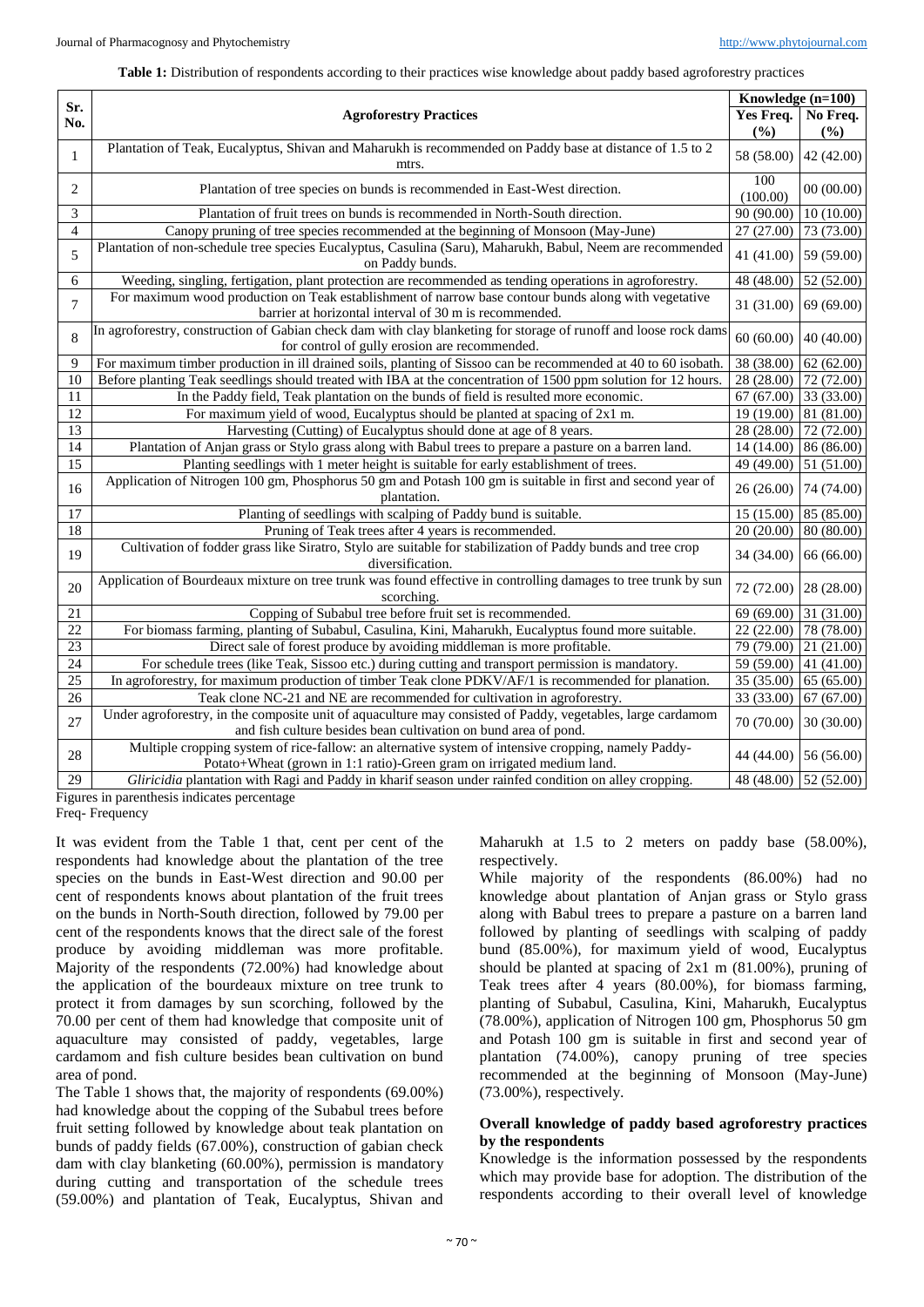possessed about paddy based agroforestry practices has been presented in Table 2.

**Table 2:** Overall knowledge of paddy based agroforestry practices by the respondents

|         | Knowledge | Respondents $(n=100)$ |            |  |
|---------|-----------|-----------------------|------------|--|
| Sr. No. |           | <b>Frequency</b>      | Percentage |  |
|         | Low       | 30                    | 30.00      |  |
|         | Medium    |                       | 60.00      |  |
|         | High      |                       | 10.00      |  |
| Total   |           |                       | 100.00     |  |

It was observed from the Table 2 that, majority of the respondents (60.00%) had overall medium knowledge about the paddy based agroforestry practices, followed by low level (30.00%) and high level (10.00%). Thus, the study concluded that, majority of the respondents had medium knowledge about the paddy based agroforestry practices. These findings of study were supported by Behera et al. (2013)<sup>[1]</sup>.

#### **Adoption of paddy based agroforestry practices**

The distribution of the respondents on their adoption about paddy based agroforestry practices presented in the Table 3.

| Table 3: Distribution of respondents according to their practices wise adoption about paddy based agroforestry practices |  |  |  |  |
|--------------------------------------------------------------------------------------------------------------------------|--|--|--|--|
|--------------------------------------------------------------------------------------------------------------------------|--|--|--|--|

|                 |                                                                                                                                                                                   | Adoption (n=100)   |                    |                    |  |
|-----------------|-----------------------------------------------------------------------------------------------------------------------------------------------------------------------------------|--------------------|--------------------|--------------------|--|
| Sr.<br>No.      | <b>Agroforestry Practices</b>                                                                                                                                                     | FA<br>Freq.<br>(%) | PA<br>Freq.<br>(%) | NA<br>Freq.<br>(%) |  |
| 1               | Plantation of Teak, Eucalyptus, Shivan and Maharukh is recommended on Paddy base<br>at distance of 1.5 to 2 mtrs.                                                                 | 02(02.00)          | 46 (46.00)         | 52 (52.00)         |  |
| $\overline{c}$  | Plantation of tree species on bunds is recommended in East-West direction.                                                                                                        | 68 (68.00)         | 11 (11.00)         | 21 (21.00)         |  |
| 3               | Plantation of fruit trees on bunds is recommended in North-South direction.                                                                                                       | 42 (42.00)         | 40 (40.00)         | 18 (18.00)         |  |
| $\overline{4}$  | Canopy pruning of tree species recommended at the beginning of Monsoon (May-<br>June)                                                                                             | 02(02.00)          | 08(08.00)          | 90 (90.00)         |  |
| 5               | Plantation of non-schedule tree species Eucalyptus, Casulina (Saru), Maharukh, Babul,<br>Neem are recommended on Paddy bunds.                                                     | 00(00.00)          | 22 (22.00)         | 78 (78.00)         |  |
| 6               | Weeding, singling, fertigation, plant protection are recommended as tending<br>operations in agroforestry.                                                                        | 15(15.00)          | 36 (36.00)         | 49 (49.00)         |  |
| 7               | For maximum wood production on Teak establishment of narrow base contour bunds<br>along with vegetative barrier at horizontal interval of 30 m is recommended.                    | 04(04.00)          | 12(12.00)          | 84 (84.00)         |  |
| 8               | In agroforestry, construction of Gabian check dam with clay blanketing for storage of<br>runoff and loose rock dams for control of gully erosion are recommended.                 | 08 (08.00)         | 45 (45.00)         | 47 (47.00)         |  |
| 9               | For maximum timber production in ill drained soils, planting of Sissoo can be<br>recommended at 40 to 60 isobath.                                                                 | 00(00.00)          | 32 (32.00)         | 68 (68.00)         |  |
| 10              | Before planting Teak seedlings should treated with IBA at the concentration of 1500<br>ppm solution for 12 hours.                                                                 | 00(00.00)          | 06(06.00)          | 94 (94.00)         |  |
| 11              | In the Paddy field, teak plantation on the bunds of field is resulted more economic.                                                                                              | 34 (34.00)         | 15 (15.00)         | 51 (51.00)         |  |
| $\overline{12}$ | For maximum yield of wood, Eucalyptus should be planted at spacing of 2x1 m.                                                                                                      | 00(00.00)          | 17(17.00)          | 83(83.00)          |  |
| 13              | Harvesting (Cutting) of Eucalyptus should done at age of 8 years.                                                                                                                 | 00(00.00)          | 23 (23.00)         | 77 (77.00)         |  |
| 14              | Plantation of Anjan grass or Stylo grass along with Babul trees to prepare a pasture on<br>a barren land.                                                                         | 04(04.00)          | 35(35.00)          | 61 (61.00)         |  |
| 15              | Planting seedlings with 1 meter height is suitable for early establishment of trees.                                                                                              | 10(10.00)          | 25(25.00)          | 65 (65.00)         |  |
| 16              | Application of Nitrogen 100 gm, Phosphorus 50 gm and Potash 100 gm is suitable in<br>first and second year of plantation.                                                         | 00(00.00)          | 25 (25.00)         | 75 (75.00)         |  |
| 17              | Planting of seedlings with scalping of Paddy bund is suitable.                                                                                                                    | 00(00.00)          | 24 (24.00)         | 76 (76.00)         |  |
| 18              | Pruning of Teak trees after 4 years is recommended.                                                                                                                               | 00(00.00)          | 18 (18.00)         | 82(82.00)          |  |
| 19              | Cultivation of fodder grass like Siratro, Stylo are suitable for stabilization of Paddy<br>bunds and tree crop diversification.                                                   | 28 (28.00)         | 37 (37.00)         | 35 (35.00)         |  |
| 20              | Application of Bourdeaux mixture on tree trunk was found effective in controlling<br>damages to tree trunk by sun scorching.                                                      | 33 (33.00)         | 21 (21.00)         | 46 (46.00)         |  |
| 21              | Copping of Subabul tree before fruit set is recommended.                                                                                                                          | 46 (46.00)         | 31 (31.00)         | 23 (23.00)         |  |
| 22              | For biomass farming, planting of Subabul, Casulina, Kini, Maharukh, Eucalyptus<br>found more suitable.                                                                            | 00(00.00)          | 19 (19.00)         | 81 (81.00)         |  |
| $\overline{23}$ | Direct sale of forest produce by avoiding middleman is more profitable.                                                                                                           | 04 (04.00)         | 29(29.00)          | 67 (67.00)         |  |
| 24              | For schedule trees (like Teak, Sissoo etc.) during cutting and transport permission is<br>mandatory.                                                                              | 08 (08.00)         | 29 (29.00)         | 63 (63.00)         |  |
| 25              | In agroforestry, for maximum production of timber Teak clone PDKV/AF/1 is<br>recommended for planation.                                                                           | 21(21.00)          | 00(00.00)          | 79 (79.00)         |  |
| 26              | Teak clone NC-21 and NE are recommended for cultivation in agroforestry.                                                                                                          | 14 (14.00)         | 00(00.00)          | 86 (86.00)         |  |
| 27              | Under agroforestry, in the composite unit of aquaculture may consisted of paddy,<br>vegetables, large cardamom and fish culture besides bean cultivation on bund area of<br>pond. | 00(00.00)          | 28 (28.00)         | 72 (72.00)         |  |
| 28              | Multiple cropping system of rice-fallow: an alternative system of intensive cropping,<br>namely Paddy-Potato+Wheat (grown in 1:1 ratio)-Green gram on irrigated medium<br>land.   | 00(00.00)          | 33 (33.00)         | 67(67.00)          |  |
| 29              | Gliricidia plantation with Ragi and Paddy in kharif season under rainfed condition on<br>alley cropping.                                                                          | 00(00.00)          | 41 (41.00)         | 59 (59.00)         |  |

FA- Full Adoption, PA- Partial Adoption, NA- No Adoption, Figures in parenthesis indicates percentages